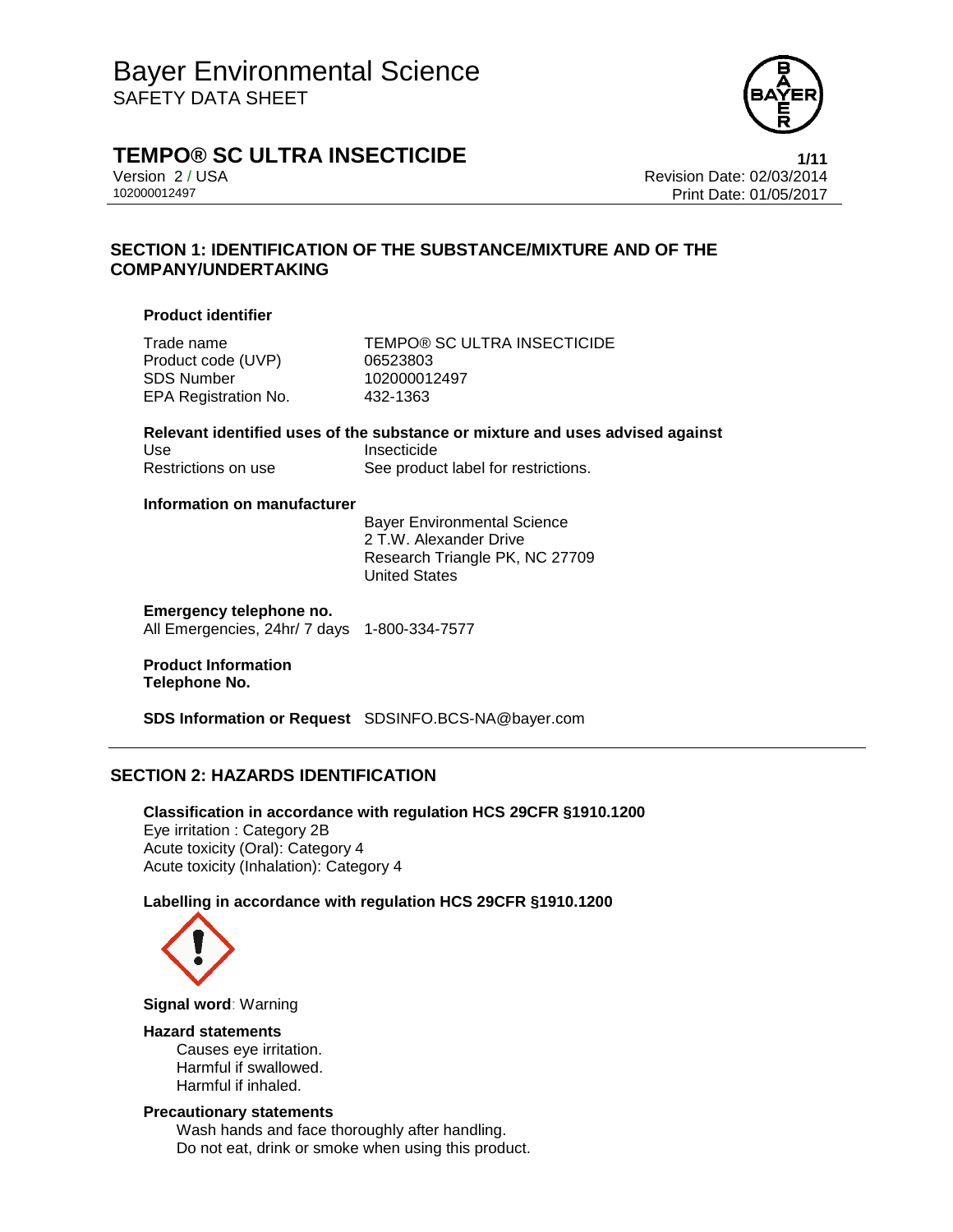

# **TEMPO® SC ULTRA INSECTICIDE 2/11**

Version 2 / USA Revision Date: 02/03/2014<br>102000012497 Print Date: 01/05/2017 Print Date: 01/05/2017

Avoid breathing mist and spray. Use only outdoors or in a well-ventilated area. IF IN EYES: Rinse cautiously with water for several minutes. Remove contact lenses, if present and easy to do. Continue rinsing. If eye irritation persists: Get medical advice/attention. IF SWALLOWED: Call a POISON CENTER or doctor/physician if you feel unwell. Rinse mouth. IF INHALED: Remove victim to fresh air and keep at rest in a position comfortable for breathing. Call a POISON CENTER or doctor/ physician if you feel unwell. Dispose of contents/container in accordance with local regulation.

### **Other hazards**

No other hazards known.

### **SECTION 3: COMPOSITION/INFORMATION ON INGREDIENTS**

| <b>Hazardous Component Name</b> | CAS-No.    | Average % by Weight |
|---------------------------------|------------|---------------------|
| Beta-Cyfluthrin                 | 68359-37-5 | 11.80               |
| 1,2-Propanediol                 | 57-55-6    | 15.20               |

### **SECTION 4: FIRST AID MEASURES**

| <b>Description of first aid measures</b>                    |                                                                                                                                                                                                                                                                                                           |  |
|-------------------------------------------------------------|-----------------------------------------------------------------------------------------------------------------------------------------------------------------------------------------------------------------------------------------------------------------------------------------------------------|--|
| <b>General advice</b>                                       | When possible, have the product container or label with you when<br>calling a poison control center or doctor or going for treatment.                                                                                                                                                                     |  |
| <b>Inhalation</b>                                           | Move to fresh air. If person is not breathing, call 911 or an<br>ambulance, then give artificial respiration, preferably mouth-to-mouth<br>if possible. Call a physician or poison control center immediately.                                                                                            |  |
| <b>Skin contact</b>                                         | Take off contaminated clothing and shoes immediately. Wash off<br>immediately with plenty of water for at least 15 minutes. Call a<br>physician or poison control center immediately.                                                                                                                     |  |
| Eye contact                                                 | Hold eye open and rinse slowly and gently with water for 15-20<br>minutes. Remove contact lenses, if present, after the first 5 minutes,<br>then continue rinsing eye. Call a physician or poison control center<br>immediately.                                                                          |  |
| <b>Ingestion</b>                                            | Call a physician or poison control center immediately. Rinse out<br>mouth and give water in small sips to drink. DO NOT induce<br>vomiting unless directed to do so by a physician or poison control<br>center. Never give anything by mouth to an unconscious person. Do<br>not leave victim unattended. |  |
| Most important symptoms and effects, both acute and delayed |                                                                                                                                                                                                                                                                                                           |  |
| <b>Symptoms</b>                                             | To date no symptoms are known.                                                                                                                                                                                                                                                                            |  |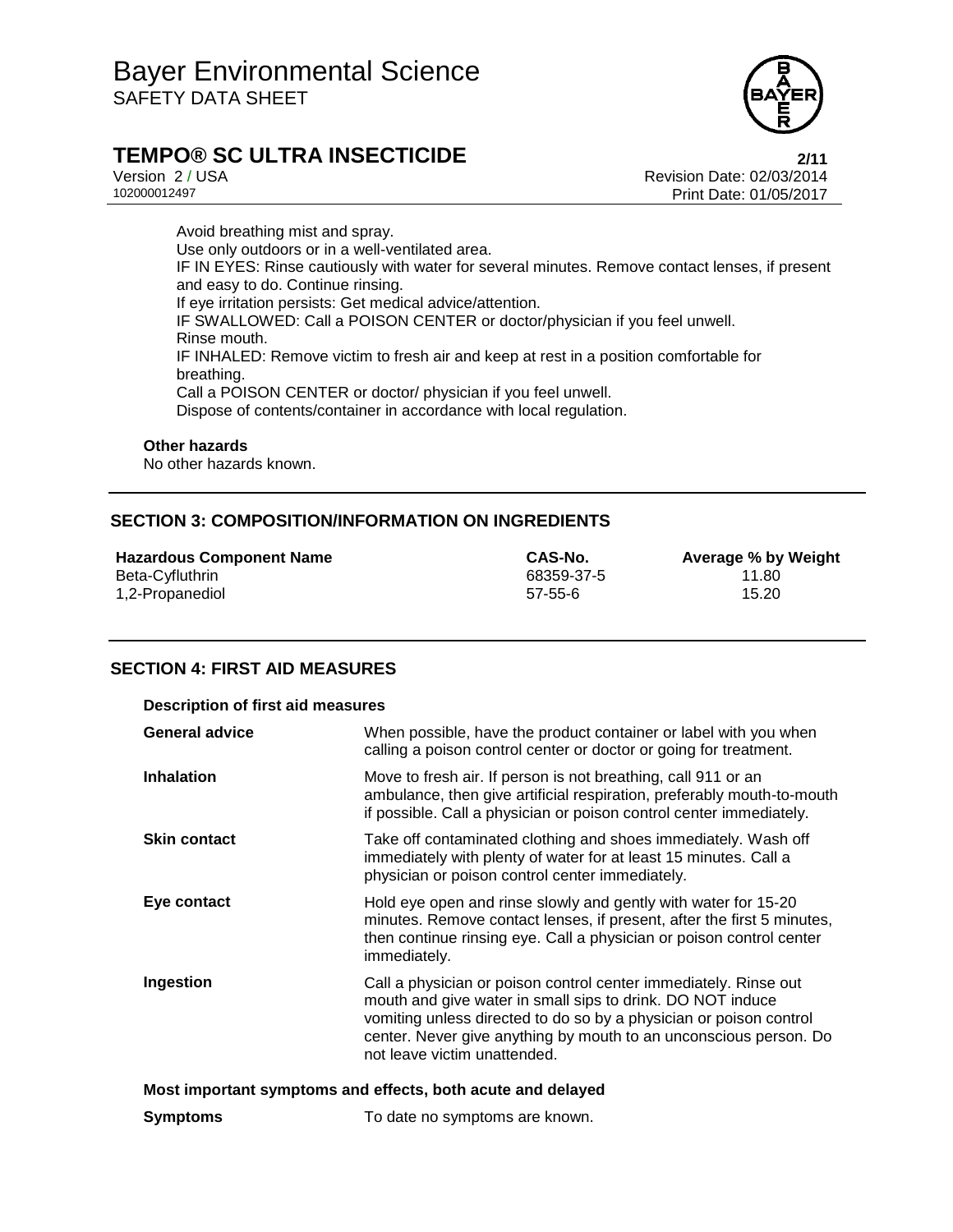

## **TEMPO® SC ULTRA INSECTICIDE 3/11**

Version 2 / USA Revision Date: 02/03/2014<br>102000012497 Print Date: 01/05/2017 Print Date: 01/05/2017

### **Indication of any immediate medical attention and special treatment needed**

**Treatment** Appropriate supportive and symptomatic treatment as indicated by the patient's condition is recommended. There is no specific antidote.

### **SECTION 5: FIREFIGHTING MEASURES**

| <b>Extinguishing media</b>                                         |                                                                                                                                                                                                                                   |
|--------------------------------------------------------------------|-----------------------------------------------------------------------------------------------------------------------------------------------------------------------------------------------------------------------------------|
| <b>Suitable</b>                                                    | Water, Foam, Dry chemical                                                                                                                                                                                                         |
| <b>Unsuitable</b>                                                  | None known.                                                                                                                                                                                                                       |
| <b>Special hazards arising</b><br>from the substance or<br>mixture | Dangerous gases are evolved in the event of a fire.                                                                                                                                                                               |
| <b>Advice for firefighters</b>                                     |                                                                                                                                                                                                                                   |
| <b>Special protective</b><br>equipment for fire-fighters           | Firefighters should wear NIOSH approved self-contained breathing<br>apparatus and full protective clothing.                                                                                                                       |
| <b>Further information</b>                                         | Fight fire from upwind position. Cool closed containers exposed to<br>fire with water spray. Evacuate personnel to safe areas. Keep out of<br>smoke. Do not allow run-off from fire fighting to enter drains or water<br>courses. |
| <b>Flash point</b>                                                 | >93.4 °C                                                                                                                                                                                                                          |
| <b>Autoignition temperature</b>                                    | no data available                                                                                                                                                                                                                 |
| <b>Lower explosion limit</b>                                       | no data available                                                                                                                                                                                                                 |
| <b>Upper explosion limit</b>                                       | no data available                                                                                                                                                                                                                 |
| <b>Explosivity</b>                                                 | not applicable                                                                                                                                                                                                                    |

### **SECTION 6: ACCIDENTAL RELEASE MEASURES**

### **Personal precautions, protective equipment and emergency procedures**

| <b>Precautions</b>                                    | Avoid contact with spilled product or contaminated surfaces. Isolate<br>hazard area. Keep unauthorized people away.                                                                                                     |
|-------------------------------------------------------|-------------------------------------------------------------------------------------------------------------------------------------------------------------------------------------------------------------------------|
| Methods and materials for containment and cleaning up |                                                                                                                                                                                                                         |
| Methods for cleaning up                               | Soak up with inert absorbent material (e.g. sand, silica gel, acid binder,<br>universal binder, sawdust). Collect and transfer the product into a<br>properly labelled and tightly closed container. Clean contaminated |

floors and objects thoroughly, observing environmental regulations. Decontaminate tools and equipment following cleanup.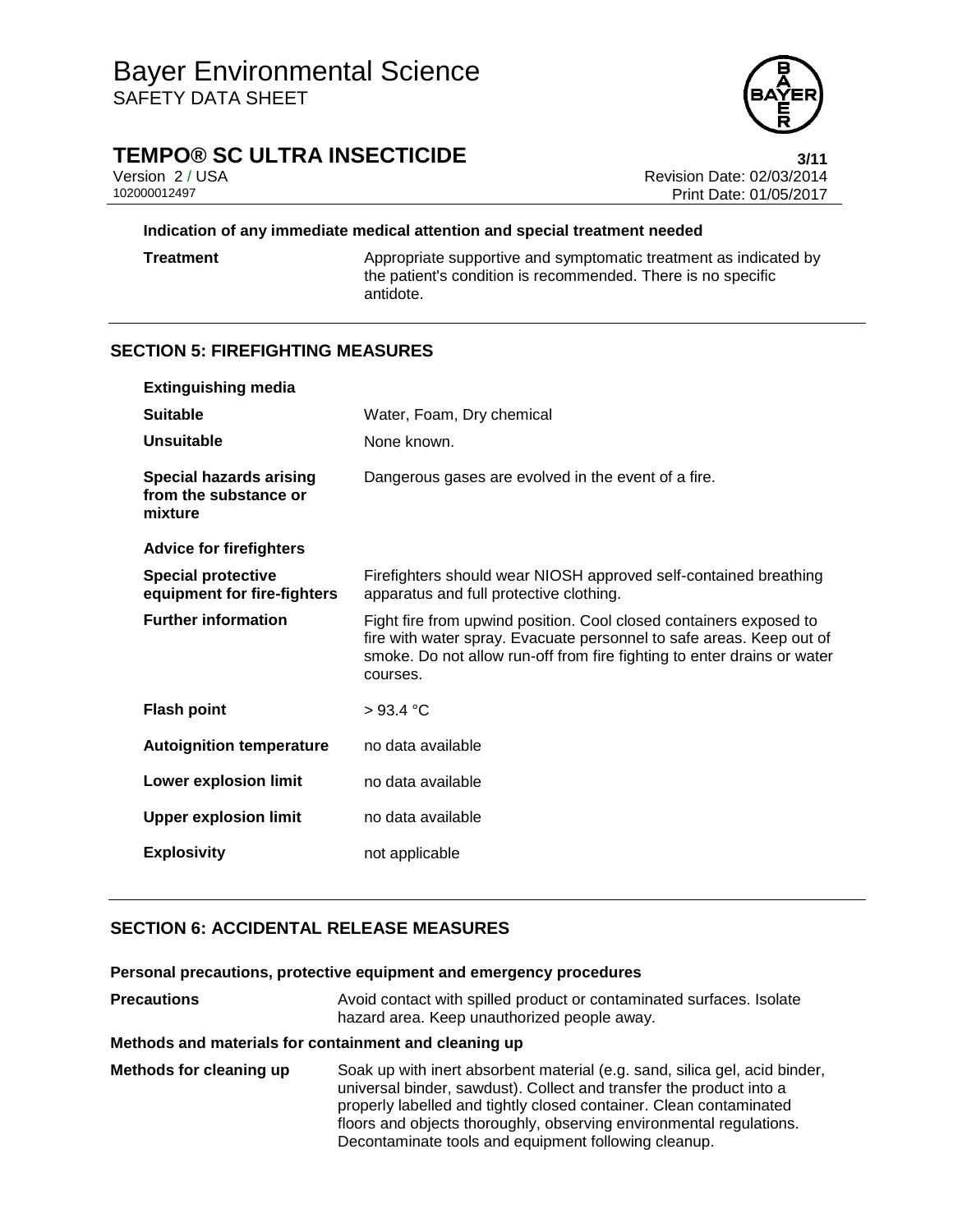# **TEMPO® SC ULTRA INSECTICIDE**<br>Version 2/USA **1/11**<br>Revision Date: 02/03/2014

Version 2 / USA **Version 2 / USA Revision Date: 02/03/2014**<br>102000012497 **Print Date: 01/05/2017** Print Date: 01/05/2017

| <b>Additional advice</b>    | Do not allow to enter soil, waterways or waste water canal. Do not<br>allow product to contact non-target plants.                                                                   |
|-----------------------------|-------------------------------------------------------------------------------------------------------------------------------------------------------------------------------------|
| Reference to other sections | Information regarding safe handling, see section 7.<br>Information regarding personal protective equipment, see section 8.<br>Information regarding waste disposal, see section 13. |

### **SECTION 7: HANDLING AND STORAGE**

### **Precautions for safe handling**

| Advice on safe handling                                 | Handle and open container in a manner as to prevent spillage. Use<br>only in area provided with appropriate exhaust ventilation.                                                                                                                                                                                                                                                                                                   |
|---------------------------------------------------------|------------------------------------------------------------------------------------------------------------------------------------------------------------------------------------------------------------------------------------------------------------------------------------------------------------------------------------------------------------------------------------------------------------------------------------|
| <b>Hygiene measures</b>                                 | Avoid contact with skin, eyes and clothing. Remove Personal<br>Protective Equipment (PPE) immediately after handling this product.<br>Remove soiled clothing immediately and clean thoroughly before<br>using again. Wash thoroughly and put on clean clothing.<br>Wash hands thoroughly with soap and water after handling and<br>before eating, drinking, chewing gum, using tobacco, using the toilet<br>or applying cosmetics. |
|                                                         | Conditions for safe storage, including any incompatibilities                                                                                                                                                                                                                                                                                                                                                                       |
| <b>Requirements for storage</b><br>areas and containers | Store in a cool, dry place and in such a manner as to prevent cross<br>contamination with other crop protection products, fertilizers, food,<br>and feed. Protect from freezing. Store in original container and out of<br>the reach of children, preferably in a locked storage area.                                                                                                                                             |

### **SECTION 8: EXPOSURE CONTROLS/PERSONAL PROTECTION**

### **Control parameters**

| Components                        | CAS-No.       | Control parameters             | Update  | <b>Basis</b>  |
|-----------------------------------|---------------|--------------------------------|---------|---------------|
| Beta-Cyfluthrin                   | 68359-37-5    | 50 ug/m3<br>(ST ESL)           | 10 2003 | <b>TX ESL</b> |
| Beta-Cyfluthrin<br>(Particulate.) | 68359-37-5    | 50 ug/m3<br>(ST ESL)           | 10 2003 | <b>TX ESL</b> |
| Beta-Cyfluthrin<br>(Particulate.) | 68359-37-5    | $5 \text{ ug/m}$ 3<br>(AN ESL) | 10 2003 | <b>TX ESL</b> |
| Beta-Cyfluthrin                   | 68359-37-5    | $5 \text{ ug/m}$ 3<br>(AN ESL) | 10 2003 | <b>TX ESL</b> |
| Beta-Cyfluthrin                   | 68359-37-5    | $0.01$ mg/m $3$<br>(TWA)       |         | OES BCS*      |
| 1,2-Propanediol<br>(Aerosol.)     | $57 - 55 - 6$ | 10 mg/m3<br>(TWA)              | 2010    | WEEL          |
| 1,2-Propanediol                   | $57 - 55 - 6$ | 1000 ug/m3<br>(ST ESL)         | 03 2012 | <b>TX ESL</b> |
| 1,2-Propanediol                   | $57 - 55 - 6$ | 50 ug/m3<br>(ST ESL)           | 03 2012 | <b>TX ESL</b> |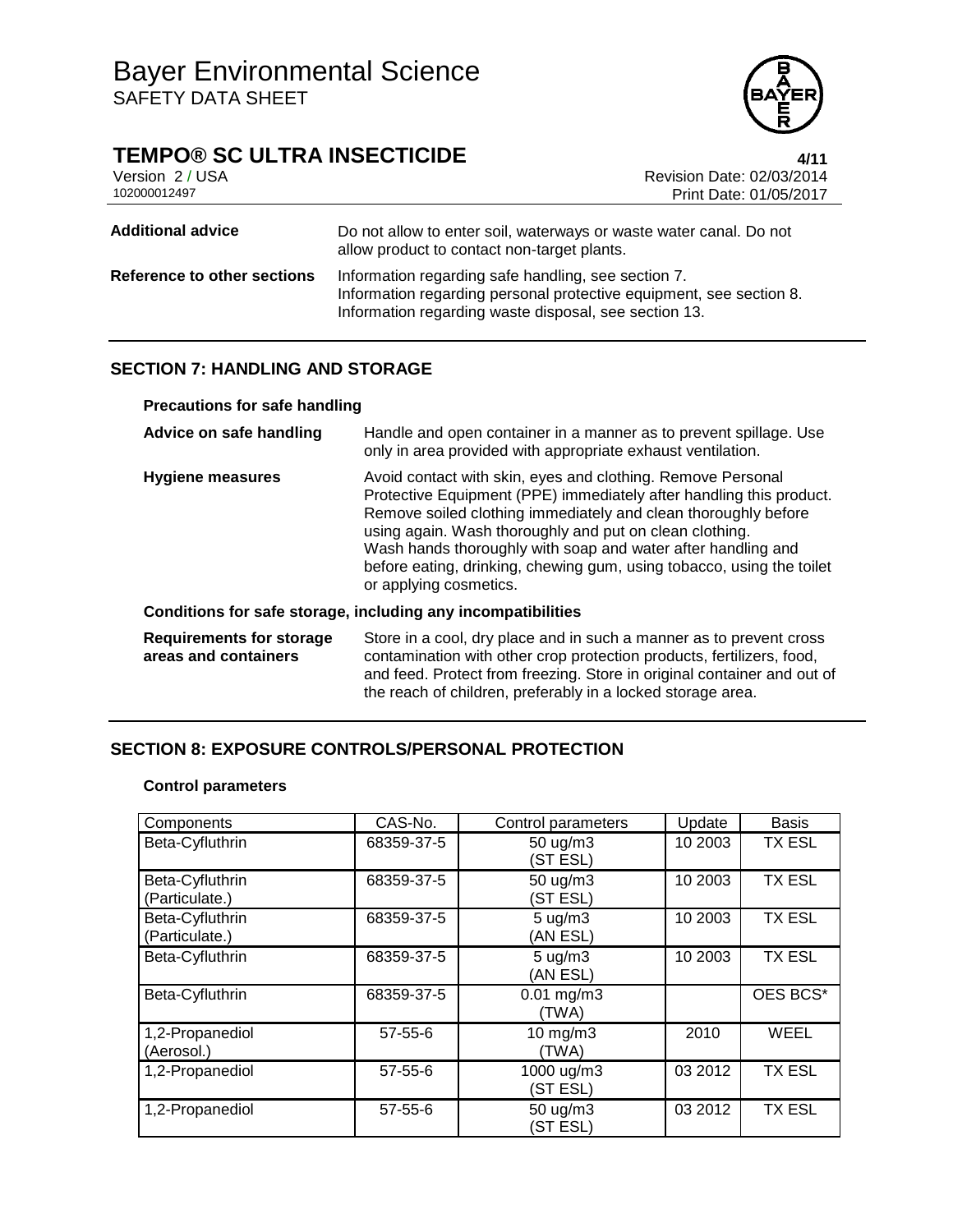

# **TEMPO® SC ULTRA INSECTICIDE**<br>Version 2/USA **by Careford Prevision Date:** 02/03/2014

Version 2 / USA **Version 2 / USA Revision Date: 02/03/2014**<br>102000012497 **Print Date: 01/05/2017** Print Date: 01/05/2017

| 1,2-Propanediol | $57 - 55 - 6$ | $100 \text{ ug/m}$ 3<br>(AN ESL) | 03 2012 | TX ESL        |
|-----------------|---------------|----------------------------------|---------|---------------|
| 1,2-Propanediol | $57 - 55 - 6$ | 50 ppb<br>(AN ESL)               | 03 2012 | <b>TX ESL</b> |
| 1,2-Propanediol | $57 - 55 - 6$ | $500$ ppb<br>(ST ESL)            | 03 2012 | <b>TX ESL</b> |
| 1,2-Propanediol | $57 - 55 - 6$ | $5 \text{ ug/m}$ 3<br>(AN ESL)   | 03 2012 | <b>TX ESL</b> |

\*OES BCS: Internal Bayer CropScience "Occupational Exposure Standard"

### **Exposure controls**

### **Personal protective equipment**

In normal use and handling conditions please refer to the label and/or leaflet. In all other cases the following recommendations would apply.

| <b>Respiratory protection</b>         | When respirators are required, select NIOSH approved equipment<br>based on actual or potential airborne concentrations and in<br>accordance with the appropriate regulatory standards and/or<br>industry recommendations. |
|---------------------------------------|---------------------------------------------------------------------------------------------------------------------------------------------------------------------------------------------------------------------------|
| <b>Hand protection</b>                | Chemical resistant nitrile rubber gloves                                                                                                                                                                                  |
| Eye protection                        | Tightly fitting safety goggles                                                                                                                                                                                            |
| Skin and body protection              | Wear long-sleeved shirt and long pants and shoes plus socks.                                                                                                                                                              |
| <b>General protective</b><br>measures | Remove contaminated clothing immediately and dispose of safely.                                                                                                                                                           |
|                                       | Follow manufacturer's instructions for cleaning/maintaining PPE. If<br>no such instructions for washables, use detergent and warm/tepid<br>water.                                                                         |
|                                       | Keep and wash PPE separately from other laundry.                                                                                                                                                                          |

### **SECTION 9. PHYSICAL AND CHEMICAL PROPERTIES**

| Appearance             | white to beige            |
|------------------------|---------------------------|
| <b>Physical State</b>  | viscous liquid suspension |
| Odor                   | chalk-like                |
| <b>Odour Threshold</b> | no data available         |
| рH                     | 4.7                       |
| <b>Vapor Pressure</b>  | no data available         |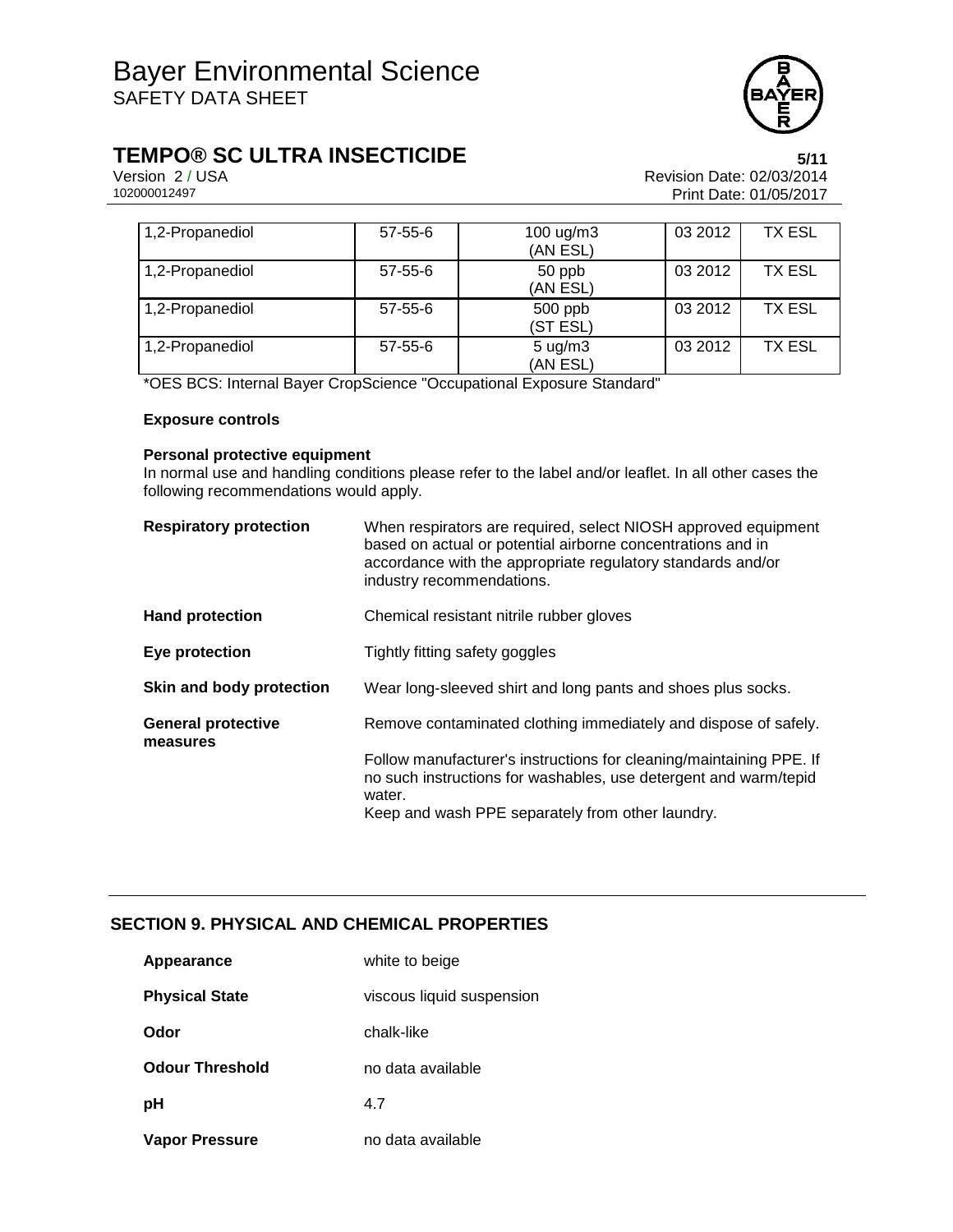# **TEMPO® SC ULTRA INSECTICIDE**<br>Version 2/USA **by Careford Revision Date: 02/03/2014**



Version 2 / USA Revision Date: 02/03/2014 Print Date: 01/05/2017

| Vapor Density (Air = 1)                           | no data available                   |
|---------------------------------------------------|-------------------------------------|
| <b>Density</b>                                    | ca. 1.06 g/cm <sup>3</sup> at 20 °C |
| <b>Evapouration rate</b>                          | no data available                   |
| <b>Boiling Point</b>                              | no data available                   |
| <b>Melting / Freezing Point</b>                   | no data available                   |
| <b>Water solubility</b>                           | no data available                   |
| Solubility in other solvents                      | no data available                   |
| <b>Minimum Ignition Energy</b>                    | not applicable                      |
| <b>Decomposition</b><br>temperature               | not applicable                      |
| <b>Partition coefficient: n-</b><br>octanol/water | no data available                   |
| <b>Flash point</b>                                | >93.4 °C                            |
| <b>Autoignition temperature</b>                   | no data available                   |
| <b>Lower explosion limit</b>                      | no data available                   |
| <b>Upper explosion limit</b>                      | no data available                   |
| <b>Explosivity</b>                                | not applicable                      |

### **SECTION 10: STABILITY AND REACTIVITY**

| <b>Reactivity</b>            |                                 |
|------------------------------|---------------------------------|
| <b>Thermal decomposition</b> | not applicable                  |
|                              |                                 |
| <b>Chemical stability</b>    | Stable under normal conditions. |
|                              |                                 |
| <b>Conditions to avoid</b>   | freezing                        |
| Incompatible materials       | Alkali metals, Methanol         |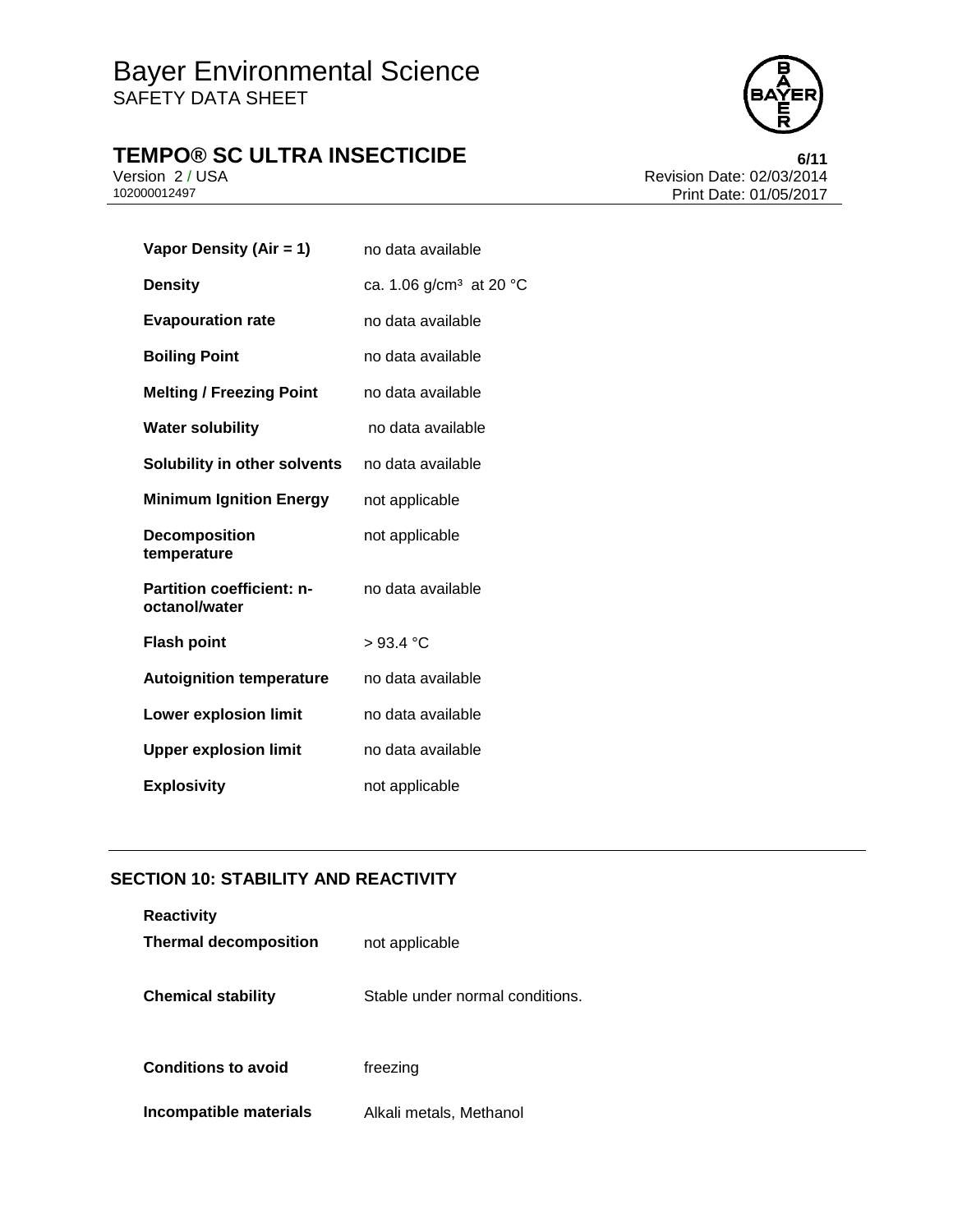

# **TEMPO® SC ULTRA INSECTICIDE 7/11**

Version 2 / USA **Version 2 / USA Revision Date: 02/03/2014**<br>102000012497 **Print Date: 01/05/2017** Print Date: 01/05/2017

**Hazardous decomposition**  no data available **products**

### **SECTION 11: TOXICOLOGICAL INFORMATION**

| <b>Exposure routes</b>               | Eye contact, Inhalation, Skin contact, Skin Absorption                                                   |  |  |  |  |  |
|--------------------------------------|----------------------------------------------------------------------------------------------------------|--|--|--|--|--|
| <b>Immediate Effects</b><br>Eye      | Moderate eye irritation may occur.                                                                       |  |  |  |  |  |
| <b>Skin</b>                          | Harmful if absorbed through skin.                                                                        |  |  |  |  |  |
| Ingestion                            | Harmful if swallowed.                                                                                    |  |  |  |  |  |
| <b>Inhalation</b>                    | Harmful if inhaled.                                                                                      |  |  |  |  |  |
| Information on toxicological effects |                                                                                                          |  |  |  |  |  |
| <b>Acute oral toxicity</b>           | LD50 (male rat) 960 mg/kg                                                                                |  |  |  |  |  |
|                                      | LD50 (female rat) 1,150 mg/kg                                                                            |  |  |  |  |  |
| <b>Acute inhalation toxicity</b>     | LC50 (male/female combined rat) $> 1.72$ mg/l<br>Exposure time: 4 h<br>Highest attainable concentration. |  |  |  |  |  |
|                                      | LC50 (male/female combined rat) > 6.88 mg/l<br>Exposure time: 1 h<br>Extrapolated from the 4 hr LC50.    |  |  |  |  |  |
| <b>Acute dermal toxicity</b>         | LD50 (male/female combined rat) $> 2,000$ mg/kg                                                          |  |  |  |  |  |
| <b>Skin irritation</b>               | No skin irritation (rabbit)                                                                              |  |  |  |  |  |
| Eye irritation                       | Mild eye irritation. (rabbit)                                                                            |  |  |  |  |  |
| <b>Sensitisation</b>                 | Non-sensitizing. (guinea pig)                                                                            |  |  |  |  |  |

### **Assessment repeated dose toxicity**

The toxic effects of beta-Cyfluthrin are related to transient hyperactivity typical for pyrethroid neurotoxicity.

### **Assessment Mutagenicity**

beta-Cyfluthrin was not mutagenic or genotoxic in a battery of in vitro and in vivo tests.

### **Assessment Carcinogenicity**

beta-Cyfluthrin was not carcinogenic in lifetime feeding studies in rats and mice.

#### **ACGIH**

None.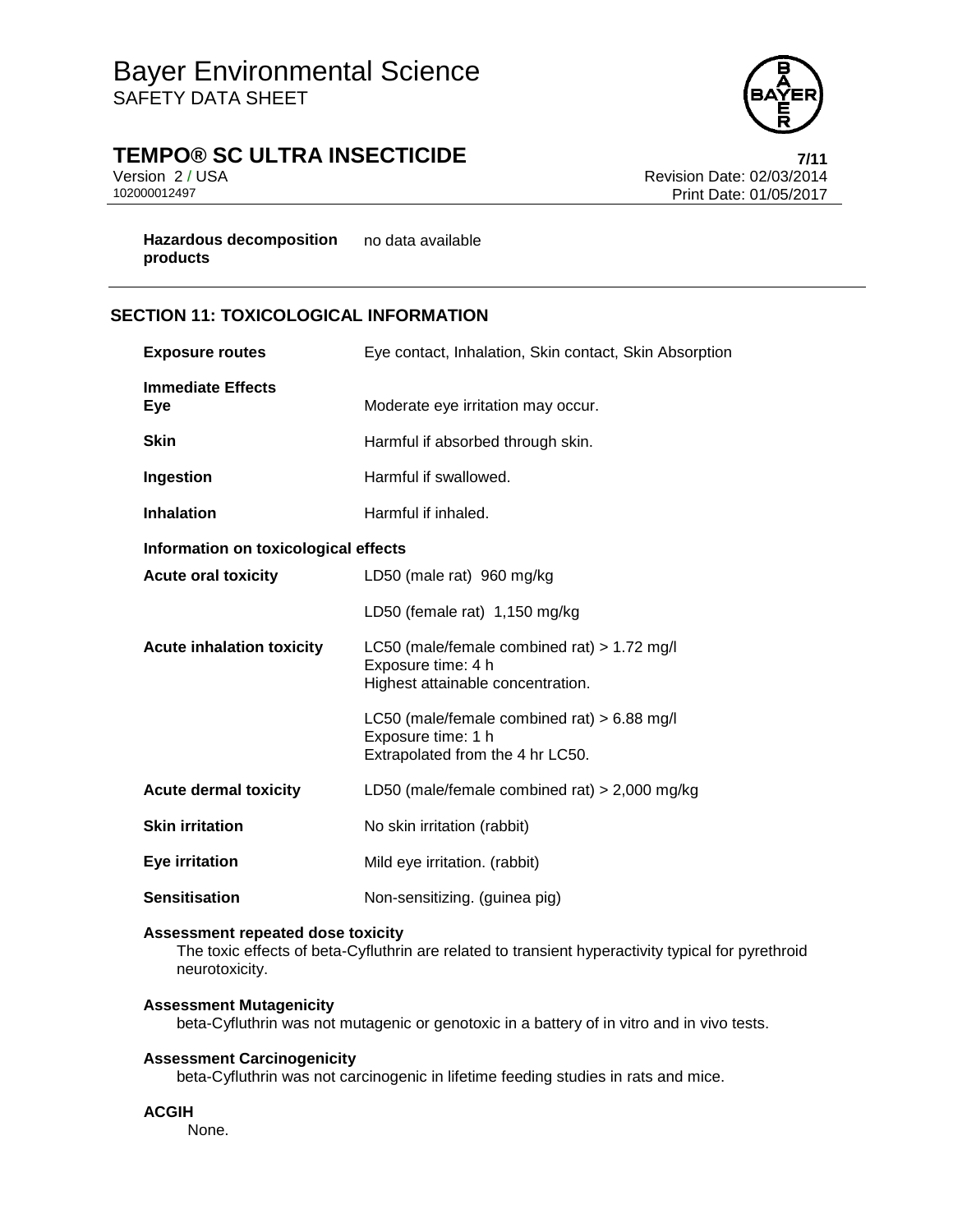

### **TEMPO® SC ULTRA INSECTICIDE 8/11**

Version 2 / USA Revision Date: 02/03/2014<br>102000012497 Print Date: 01/05/2017 Print Date: 01/05/2017

### **NTP**

None.

### **IARC**

None.

### **OSHA**

None.

### **Assessment toxicity to reproduction**

beta-Cyfluthrin caused reproduction toxicity in a two-generation study in rats only at dose levels also toxic to the parent animals. The reproduction toxicity seen with beta-Cyfluthrin is related to parental toxicity.

### **Assessment developmental toxicity**

beta-Cyfluthrin caused developmental toxicity only at dose levels toxic to the dams. The developmental effects seen with beta-Cyfluthrin are related to maternal toxicity.

### **Further information**

Acute toxicity studies have been bridged from a similar formulation(s). The non-acute information pertains to the active ingredient(s).

### **SECTION 12: ECOLOGICAL INFORMATION**

| <b>Toxicity to fish</b>                     | LC50 (Rainbow trout (Oncorhynchus mykiss)) 0.000068 mg/l<br>Exposure time: 96 h<br>The value mentioned relates to the active ingredient beta-cyfluthrin.                                                                                                                                                                                                                                                                                                                                                                                               |
|---------------------------------------------|--------------------------------------------------------------------------------------------------------------------------------------------------------------------------------------------------------------------------------------------------------------------------------------------------------------------------------------------------------------------------------------------------------------------------------------------------------------------------------------------------------------------------------------------------------|
| <b>Toxicity to aquatic</b><br>invertebrates | EC50 (Water flea (Daphnia magna)) 0.00029 mg/l<br>Exposure time: 48 h<br>The value mentioned relates to the active ingredient beta-cyfluthrin.                                                                                                                                                                                                                                                                                                                                                                                                         |
| <b>Toxicity to aquatic plants</b>           | EC50 (Desmodesmus subspicatus) > 0.01 mg/l<br>Exposure time: 72 h<br>The value mentioned relates to the active ingredient beta-cyfluthrin.<br>No acute toxicity was observed at its limit of water solubility.                                                                                                                                                                                                                                                                                                                                         |
| <b>Environmental precautions</b>            | Do not apply directly to water, to areas where surface water is<br>present or to intertidal areas below the mean high water mark.<br>Do not allow to get into surface water, drains and ground water.<br>Do not apply when weather conditions favor runoff or drift.<br>Drift and runoff from treated areas may be hazardous to aquatic<br>organisms in adjacent sites.<br>Do not contaminate surface or ground water by cleaning equipment<br>or disposal of wastes, including equipment wash water.<br>Apply this product as specified on the label. |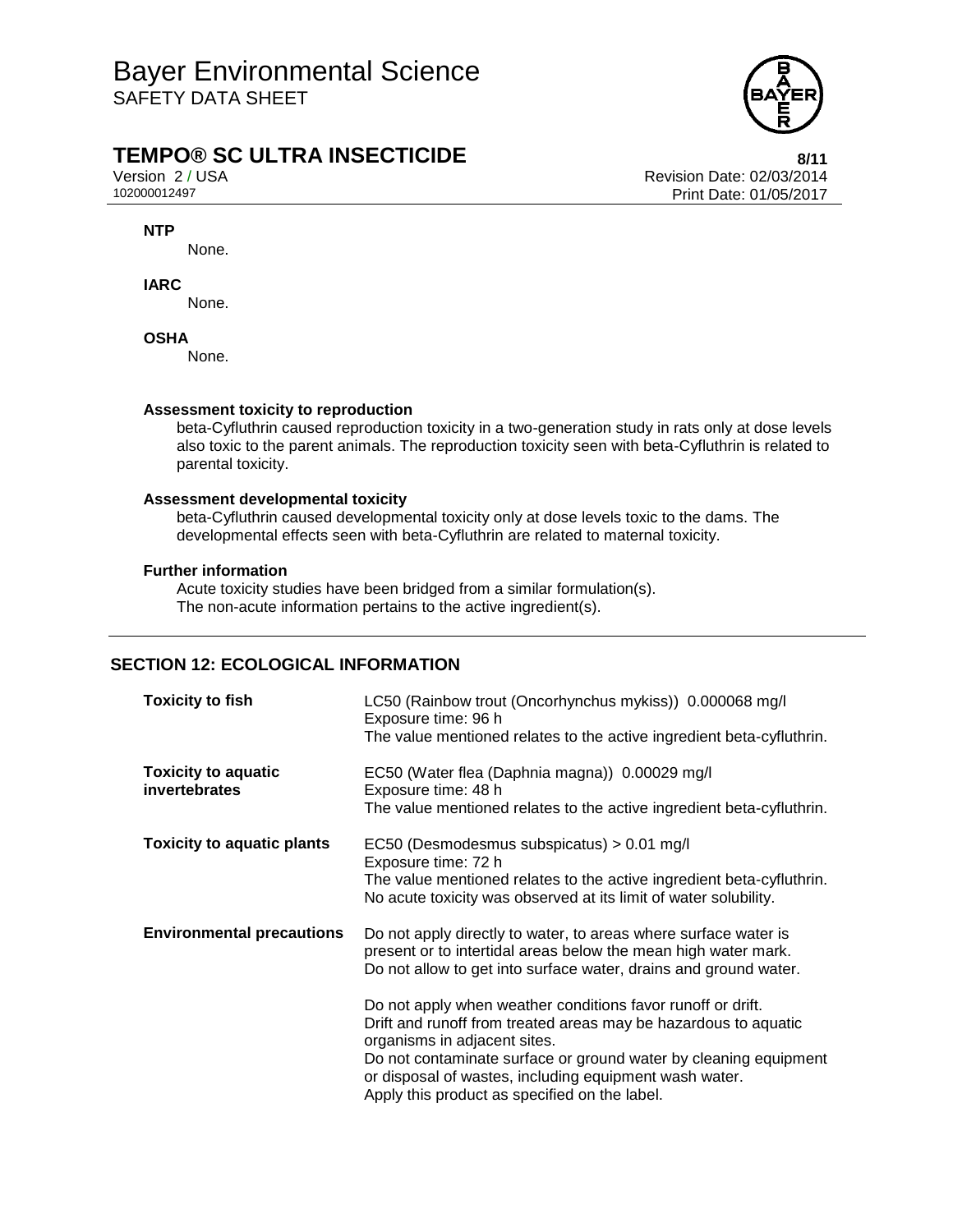

# **TEMPO® SC ULTRA INSECTICIDE**<br>Version 2/USA<br>Revision Date: 02/03/2014

Version 2 / USA **Version 2 / USA Revision Date: 02/03/2014**<br>102000012497 **Print Date: 01/05/2017** Print Date: 01/05/2017

> Do not apply this product or allow it to drift to blooming crops or weeds if bees are visiting the treatment area.

### **SECTION 13: DISPOSAL CONSIDERATIONS**

#### **Waste treatment methods**

| <b>Product</b>          | Dispose in accordance with all local, state/provincial and federal<br>regulations.<br>Improper disposal of excess pesticide, spray mixture, or rinsate is a<br>violation of Federal Law.<br>If these wastes cannot be disposed of by use according to label<br>instructions, contact your State Pesticide or Environmental Control<br>Agency, or the Hazardous Waste representative at the nearest EPA<br>Regional Office for guidance. |
|-------------------------|-----------------------------------------------------------------------------------------------------------------------------------------------------------------------------------------------------------------------------------------------------------------------------------------------------------------------------------------------------------------------------------------------------------------------------------------|
| Contaminated packaging  | Follow advice on product label and/or leaflet.<br>Do not re-use empty containers.<br>Triple rinse containers.<br>Then offer for recycling or reconditioning or puncture and dispose of<br>in a sanitary landfill or incineration, or if allowed by State and Local<br>authorities, by burning.<br>If burned, stay out of smoke.                                                                                                         |
| <b>RCRA Information</b> | Characterization and proper disposal of this material as a special or<br>hazardous waste is dependent upon Federal, State and local laws<br>and are the user's responsibility. RCRA classification may apply.                                                                                                                                                                                                                           |

### **SECTION 14: TRANSPORT INFORMATION**

| 49CFR                                                                                            | Not dangerous goods / not hazardous material                                                                         |  |  |  |  |
|--------------------------------------------------------------------------------------------------|----------------------------------------------------------------------------------------------------------------------|--|--|--|--|
| <b>IMDG</b><br>UN number<br>Class<br>Packaging group<br>Marine pollutant<br>Proper shipping name | 3082<br>9<br>Ш<br><b>YES</b><br>ENVIRONMENTALLY HAZARDOUS SUBSTANCE, LIQUID,<br>N.O.S.<br>(BETA-CYFLUTHRIN SOLUTION) |  |  |  |  |
| <b>IATA</b><br>UN number<br>Class<br>Packaging group<br>Environm, Hazardous Mark                 | 3082<br>9<br>Ш<br><b>YES</b>                                                                                         |  |  |  |  |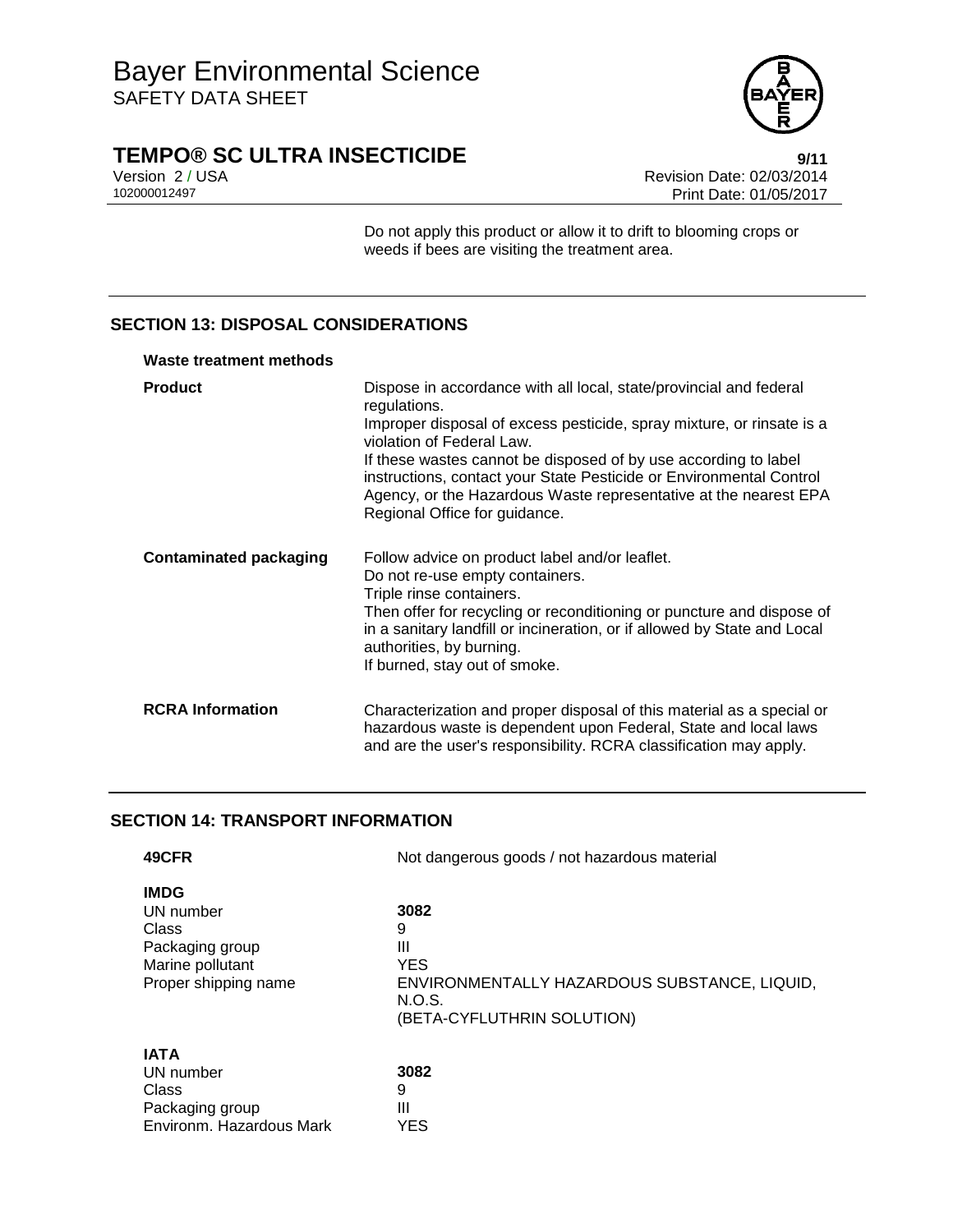

### **TEMPO® SC ULTRA INSECTICIDE 10/11**

Version 2 / USA Revision Date: 02/03/2014<br>102000012497 Print Date: 01/05/2017 Print Date: 01/05/2017

Proper shipping name ENVIRONMENTALLY HAZARDOUS SUBSTANCE, LIQUID, N.O.S. (BETA-CYFLUTHRIN SOLUTION )

This transportation information is not intended to convey all specific regulatory information relating to this product. It does not address regulatory variations due to package size or special transportation requirements.

### **SECTION 15: REGULATORY INFORMATION**

| <b>EPA Registration No.</b><br><b>US Federal Regulations</b><br><b>TSCA list</b>                             | 432-1363                                                           |               |  |           |      |  |  |  |  |
|--------------------------------------------------------------------------------------------------------------|--------------------------------------------------------------------|---------------|--|-----------|------|--|--|--|--|
| 1,2-Propanediol                                                                                              |                                                                    | $57 - 55 - 6$ |  |           |      |  |  |  |  |
| US. Toxic Substances Control Act (TSCA) Section 12(b) Export Notification (40 CFR 707,                       |                                                                    |               |  |           |      |  |  |  |  |
| Subpt D)                                                                                                     |                                                                    |               |  |           |      |  |  |  |  |
| None.                                                                                                        |                                                                    |               |  |           |      |  |  |  |  |
|                                                                                                              | <b>SARA Title III - Section 302 - Notification and Information</b> |               |  |           |      |  |  |  |  |
| None.                                                                                                        |                                                                    |               |  |           |      |  |  |  |  |
| <b>SARA Title III - Section 313 - Toxic Chemical Release Reporting</b>                                       |                                                                    |               |  |           |      |  |  |  |  |
| Beta-Cyfluthrin                                                                                              |                                                                    | 68359-37-5    |  |           | 1.0% |  |  |  |  |
| <b>US States Regulatory Reporting</b>                                                                        |                                                                    |               |  |           |      |  |  |  |  |
| <b>CA Prop65</b>                                                                                             |                                                                    |               |  |           |      |  |  |  |  |
| This product does not contain any substances known to the State of California to cause cancer.               |                                                                    |               |  |           |      |  |  |  |  |
| This product does not contain any substances known to the State of California to cause<br>reproductive harm. |                                                                    |               |  |           |      |  |  |  |  |
| <b>US State Right-To-Know Ingredients</b>                                                                    |                                                                    |               |  |           |      |  |  |  |  |
| Beta-Cyfluthrin                                                                                              |                                                                    | 68359-37-5    |  | <b>NJ</b> |      |  |  |  |  |
| 1,2-Propanediol                                                                                              |                                                                    | 57-55-6       |  | MN, RI    |      |  |  |  |  |
| <b>Canadian Regulations</b><br><b>Canadian Domestic Substance List</b><br>1,2-Propanediol                    |                                                                    | $57 - 55 - 6$ |  |           |      |  |  |  |  |
| <b>Environmental</b>                                                                                         |                                                                    |               |  |           |      |  |  |  |  |
| <b>CERCLA</b>                                                                                                |                                                                    |               |  |           |      |  |  |  |  |
| None.                                                                                                        |                                                                    |               |  |           |      |  |  |  |  |
| <b>Clean Water Section 307 Priority Pollutants</b>                                                           |                                                                    |               |  |           |      |  |  |  |  |
| None.                                                                                                        |                                                                    |               |  |           |      |  |  |  |  |
| Safe Drinking Water Act Maximum Contaminant Levels<br>None.                                                  |                                                                    |               |  |           |      |  |  |  |  |
| <b>International Regulations</b>                                                                             |                                                                    |               |  |           |      |  |  |  |  |
| <b>European Inventory of Existing Commercial Substances (EINECS)</b><br>1,2-Propanediol<br>$57 - 55 - 6$     |                                                                    |               |  |           |      |  |  |  |  |
|                                                                                                              |                                                                    |               |  |           |      |  |  |  |  |

### **EPA/FIFRA Information:**

This chemical is a pesticide product registered by the Environmental Protection Agency and is subject to certain labeling requirements under federal pesticide law. These requirements differ from the classification